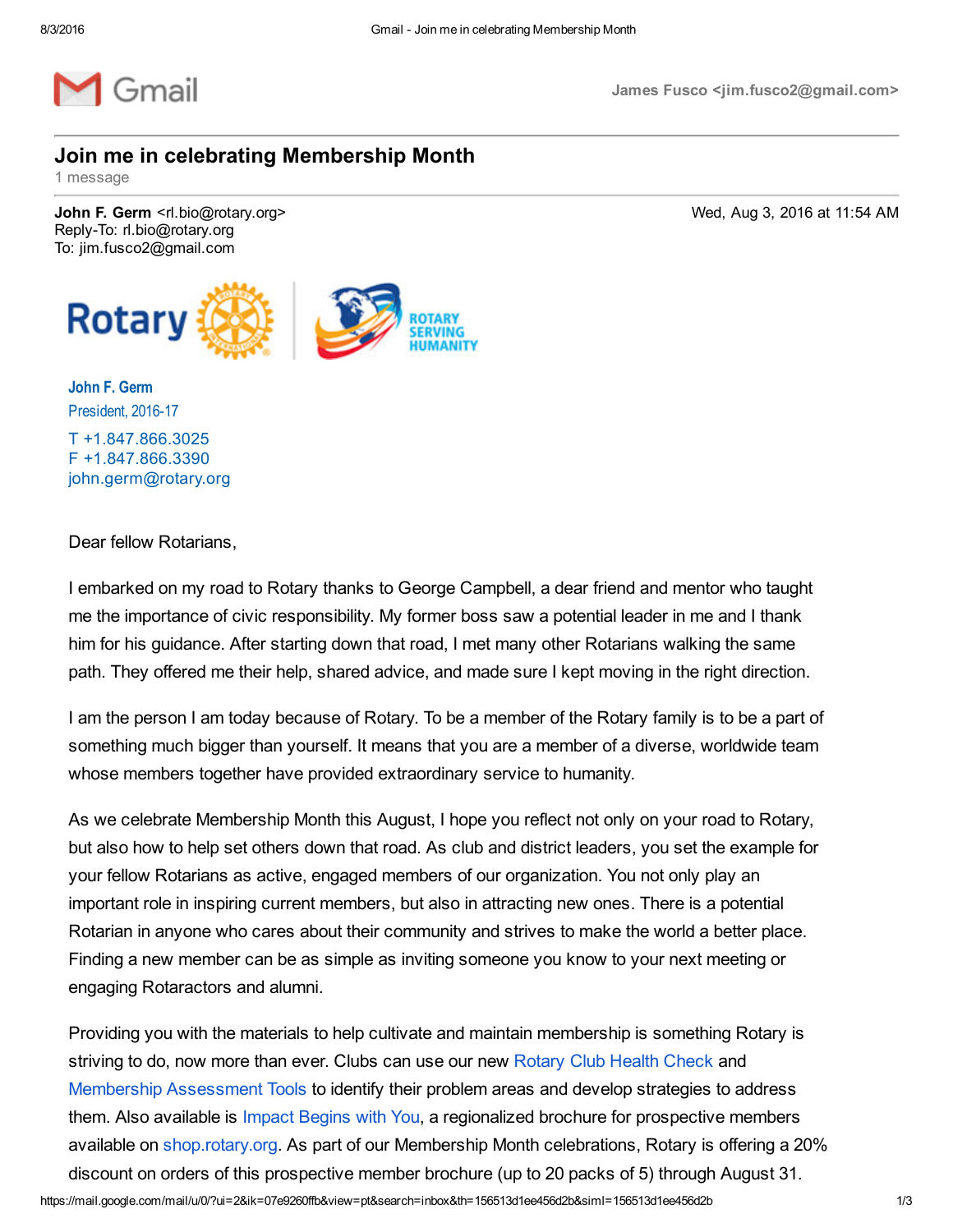The membership flexibility legislation approved during the 2016 Council on Legislation provides clubs with the freedom to determine how meetings are held, who is invited to join, and what defines engagement, which can help them grow into vibrant, successful clubs. You can read more about what some Rotary clubs are doing [here.](http://echo4.bluehornet.com/ct/89789719:TEAwTfYN_:m:1:2626991568:7E55E6F9FD8F202AAEB9350EEEA4A8C6:r) There are also new videos on membership flexibility that help better define and explain what clubs can now do, which are available [here.](http://echo4.bluehornet.com/ct/89789720:TEAwTfYN_:m:1:2626991568:7E55E6F9FD8F202AAEB9350EEEA4A8C6:r)



I hope that on 11 August, at 10 a.m. Chicago time, you and your fellow Rotarians will be able to join me and Rotary Vice-President Jennifer Jones for a Facebook Live video chat. We'll be talking about the importance of [membership](http://echo4.bluehornet.com/ct/89789721:TEAwTfYN_:m:1:2626991568:7E55E6F9FD8F202AAEB9350EEEA4A8C6:r) and taking questions. More information is available on my Facebook page.

This Membership Month, I want you all to remember that you are helping build a team that can and will strengthen your local community and make the world a better place for all who live in it, because Together Everyone Achieves More.

Thank you again for all that you do for your clubs and districts, and that you will continue to do all you can to be part of Rotary Serving Humanity.

Sincerely, John F. Germ Rotary International President, 2016-17